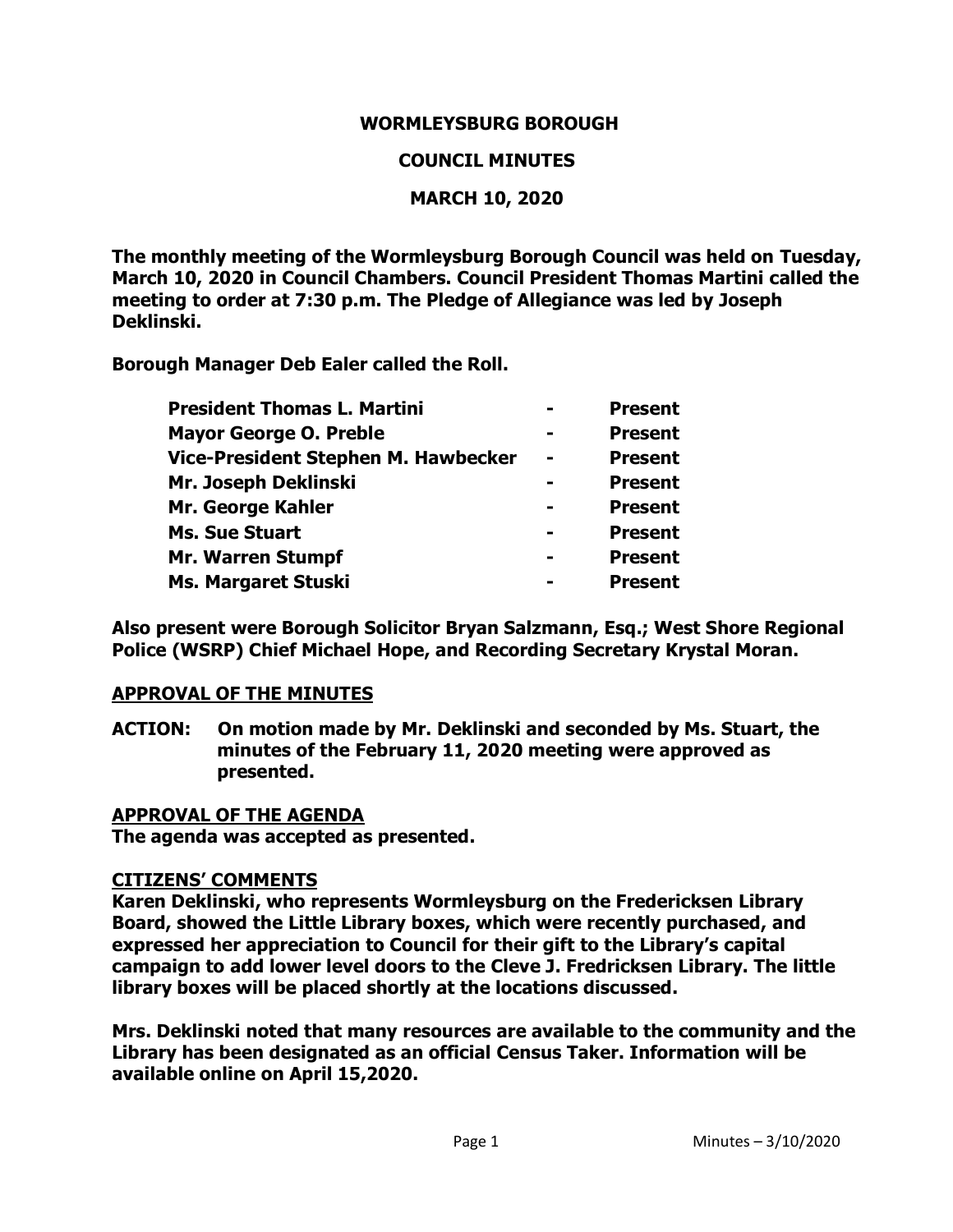### **BUILDING PLANS**

**There were no building plans.** 

### **PUBLIC HEARINGS**

**There were no public hearings.**

## **REPORTS FROM APPOINTED BOROUGH OFFICERS**

#### **Borough Manager/Secretary**

**Council accepted the Borough Manager's monthly report, which was emailed earlier, with no questions.**

#### **Borough Treasurer**

**Treasurer Ealer presented January report. The February report will be available for the April meeting. There were no questions.** 

**ACTION: On motion made Mr. Deklinski and seconded by Mr. Hawbecker, the January Treasurer's report as accepted unanimously as presented.** 

### **Borough Solicitor**

**Attorney Salzmann noted that the Memorandum of Understanding with Orrstown Bank regarding the transferred loan are in review and should close in two weeks. There were no questions. Borough Manager Ealer reported that a meeting will be scheduled for Mr. Martini to sign the documents.** 

### **Borough Engineer**

**The Borough Engineer's report was sent earlier and there were no questions.** 

### **COUNCIL PRESIDENT'S REPORT**

**Mr. Martini announced that the Volunteer's Dinner on Saturday, February 29, 2020 was well attended and provided an opportunity for all to gather and be thanked for their various roles of community service in the Borough.**

**Mr. Martini asked for a vote on Resolution 2020-03 (incorrectly noted as 2020-01 on the agenda), which expresses our opposition to Governor Wolf's proposal in the 2020-2021 state budget to fund services provided by the PA State Police (PSP) paid for by an additional tax on all communities, including those that already have police forces. Council unanimously agreed that this represents double taxation and is unfair to residents in municipalities with departments. All agreed that fees assessed to cover police services should be limited to those municipalities and areas that actually use PSP for everyday policing.**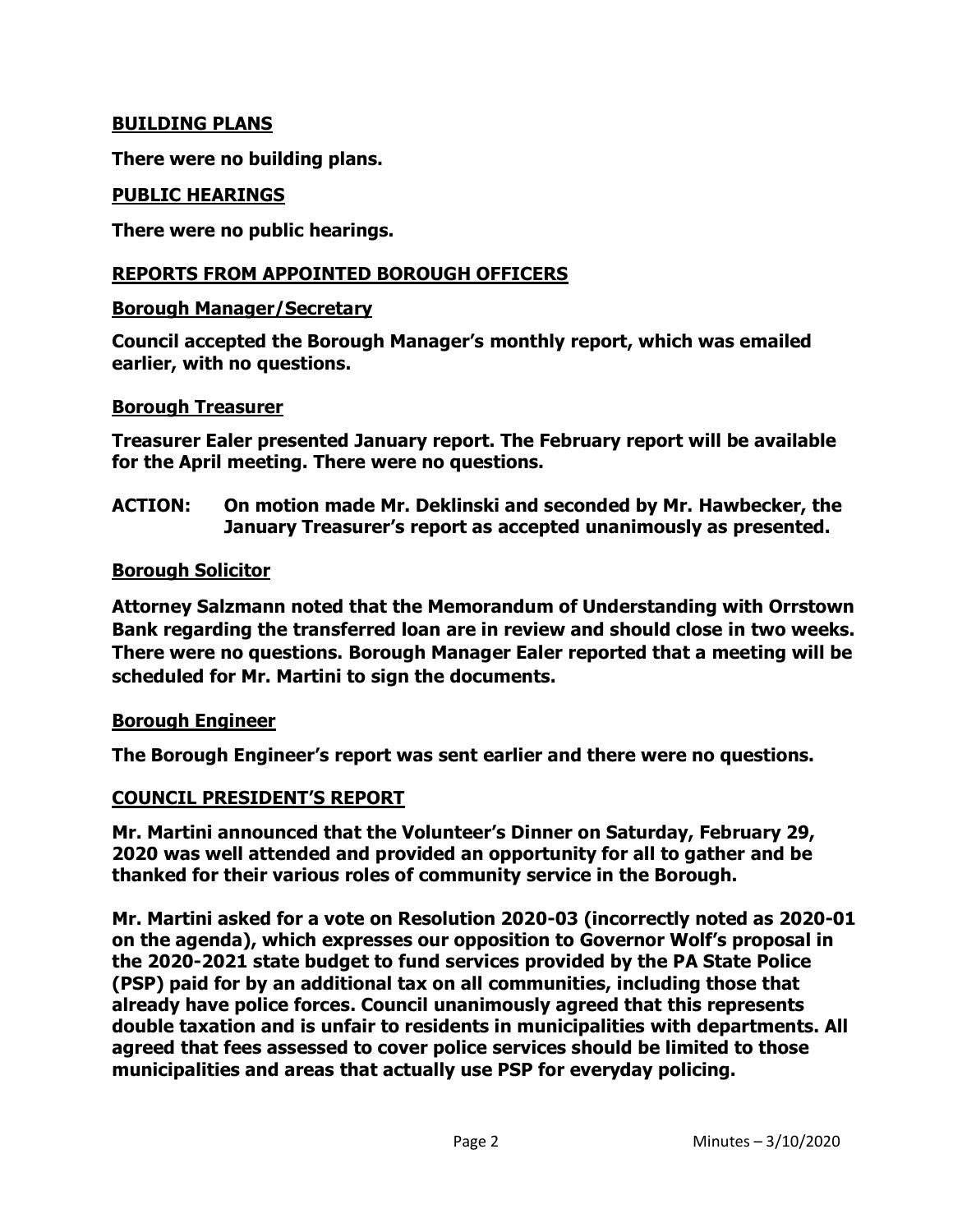**The "Now, therefore, be it resolved" language should be amended to read: …that the Borough of Wormleysburg urges the Pennsylvania General Assembly, in the strongest possible manner, to oppose the Governor's 2020-2021 budget proposed to implement a tax (add) on municipalities that currently maintain an active police department (stop addition) to pay for Pennsylvania State Police coverage.**

**ACTION: On motion made by Mr. Deklinski, seconded by Mr. Stumpf, Council unanimously approved Resolution 2020-03 as amended above along with supporting correspondence, which opposes implementing an additional tax to cover PSP services in communities that already maintain their own police departments. The Borough Manager is hereby directed to mail the amended resolution with cover letter to the appropriate parties.** 

# **MAYOR'S REPORT**

**Mayor Preble reviewed the monthly report from West Shore Regional Police (WSRP), and there were no questions. Council noted that Dave DeLuce, Esq., former Borough Solicitor, had left the firm of Johnson Duffie after many years. It was agreed that Mr. Martini should forward a letter of thanks and appreciation to Mr. DeLuce for his past services to the Borough.** 

## **COMMITTEE REPORTS**

# **Administrative Committee**

**Mr. Hawbecker noted that the Administrative Committee met on February 25, 2020, to discuss sewer, bank transitions, the need to update the Policy and Procedure Manual, pedestrian safety at South Front Street, engineering issues related to MS4, the annual pension review, the change in the trash contract, and further implementation of the Rental Inspection Code. In addition, it was agreed that, in light of these multiple and competing priorities, it will be important to undertake a new strategic plan for the next 3-5 years. Ms. Ealer is already looking at grant opportunities through various state and county agencies to cover the cost of a professional review and study.** 

**ACTION: On motion made by Ms. Stuart, seconded by Mr. Hawbecker, Council unanimously approved a motion to authorize Ms. Ealer to seek funding and make grant applications as appropriate to underwrite development of a new Strategic Plan. This may include a combination of county and state funding and supporting elements such as an assessment of recreational assets, anticipated costs for unfunded mandates, and other pending expenses and liabilities expected to be incurred.** 

**Ms. Stuski reported that she is working with the Legal Study Department at Central Penn College (in Summerdale) to scan and save Borough zoning**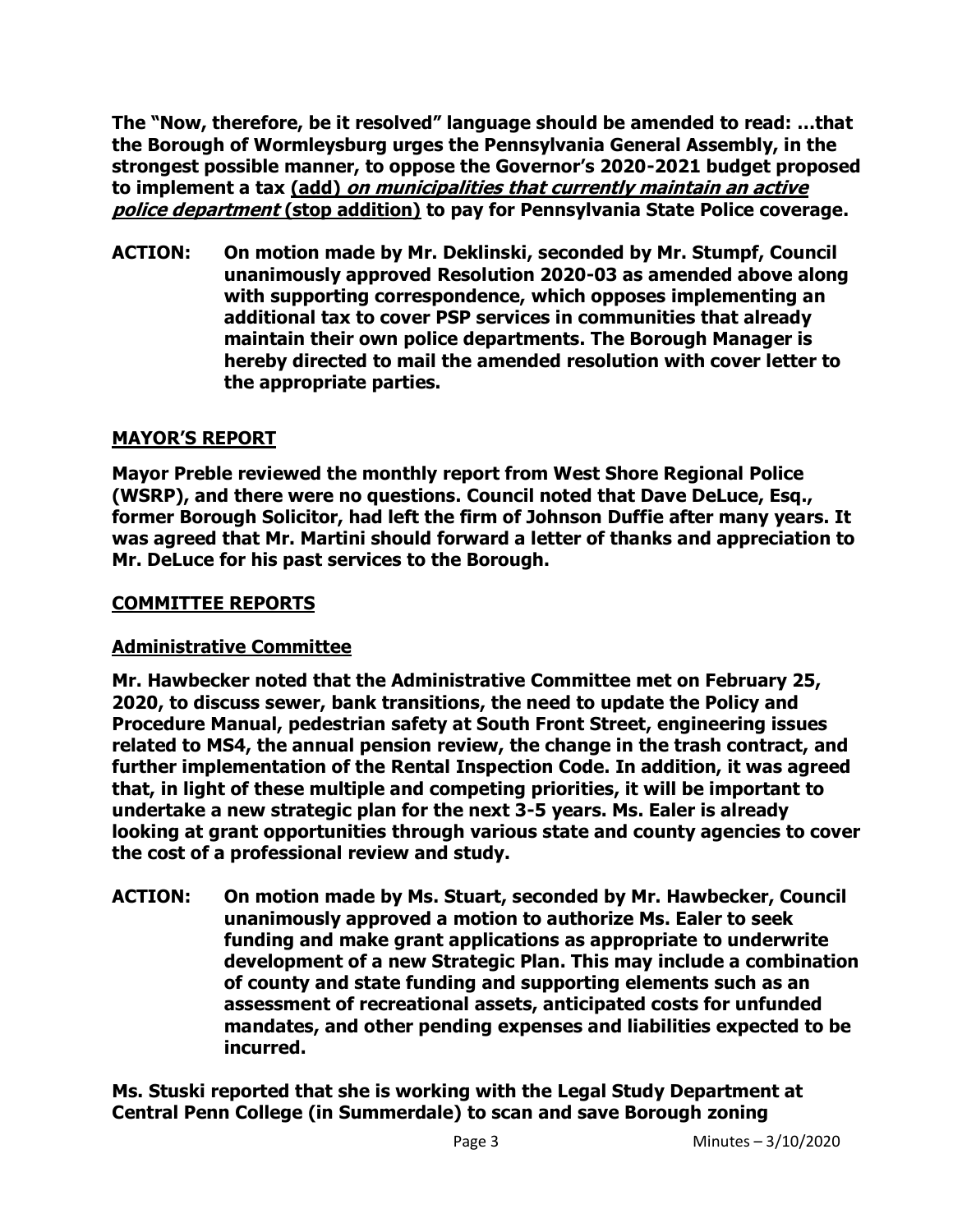**documents from old PDF formats into editable Word documents. The project will pay Administrative Law and Legislative students to do the work under Ms. Stuski's guidance (as an approved part of her teaching curriculum at the College). Once completed, documents can be arranged, edited and updated. Cost was discussed, and Ms. Stuski noted this represents a lower than usual rate.** 

- **ACTION: On motion made by Ms. Stuski, seconded by Mr. Hawbecker, Council unanimously authorized an expense not to exceed \$3,500 to proceed with the project to scan records into editable documents.**
- **ACTION: On motion made by Ms. Stuski, seconded by Mr. Deklinski, Council unanimously authorized Ms. Ealer to seek additional funding and to make grant applications to the PA Department Conservation and National Resources, PA Department of Community and Economic Development, and other related agencies to support further park and recreational land development (which may be linked to the strategic plan) and may include seeking requests for proposals (RFPs) to support necessary services. This may include the prospective hiring of landscape engineers and other professionals to assess recreational assets, recommend improvements to Borough parks, and address the possibility of creating additional recreational opportunities.**
- **ACTION: On motion made by Mr. Hawbecker and seconded by Ms. Stuski, Council unanimously approved the distribution of funds as follows (as evidenced by the monthly check register).**

| <b>Accounts</b>       | <b>Number of Checks</b> | <b>Distribution Summary</b> |  |
|-----------------------|-------------------------|-----------------------------|--|
| <b>General Fund</b>   | 40                      | \$49,423.66                 |  |
| <b>Sewer Fund</b>     | 32                      | \$72,934.72                 |  |
| <b>Fire Tax Fund</b>  |                         | 20.07                       |  |
| <b>Total Activity</b> | 73                      | \$122,378.38                |  |

### **CapCOG and Parks, Public Lands and Recreation Committee**

**CapCOG: Ms. Stuski reported that Ms. Stuart attended the Capital Region Council of Governments (CapCOG) meeting on February 17, 2020, and provided a report by email. At that meeting, CapCOG members and leadership took a position in opposition to House Bill 1400, entitled "Small Wireless Facilities Deployment." Legislative alerts are in development to be sent to members of the PA House of Representatives to communicate concerns about the proposed changes to zoning regulations covering the placement of new wireless towers in rights-of-way without review and approval at the municipal, township and county levels.**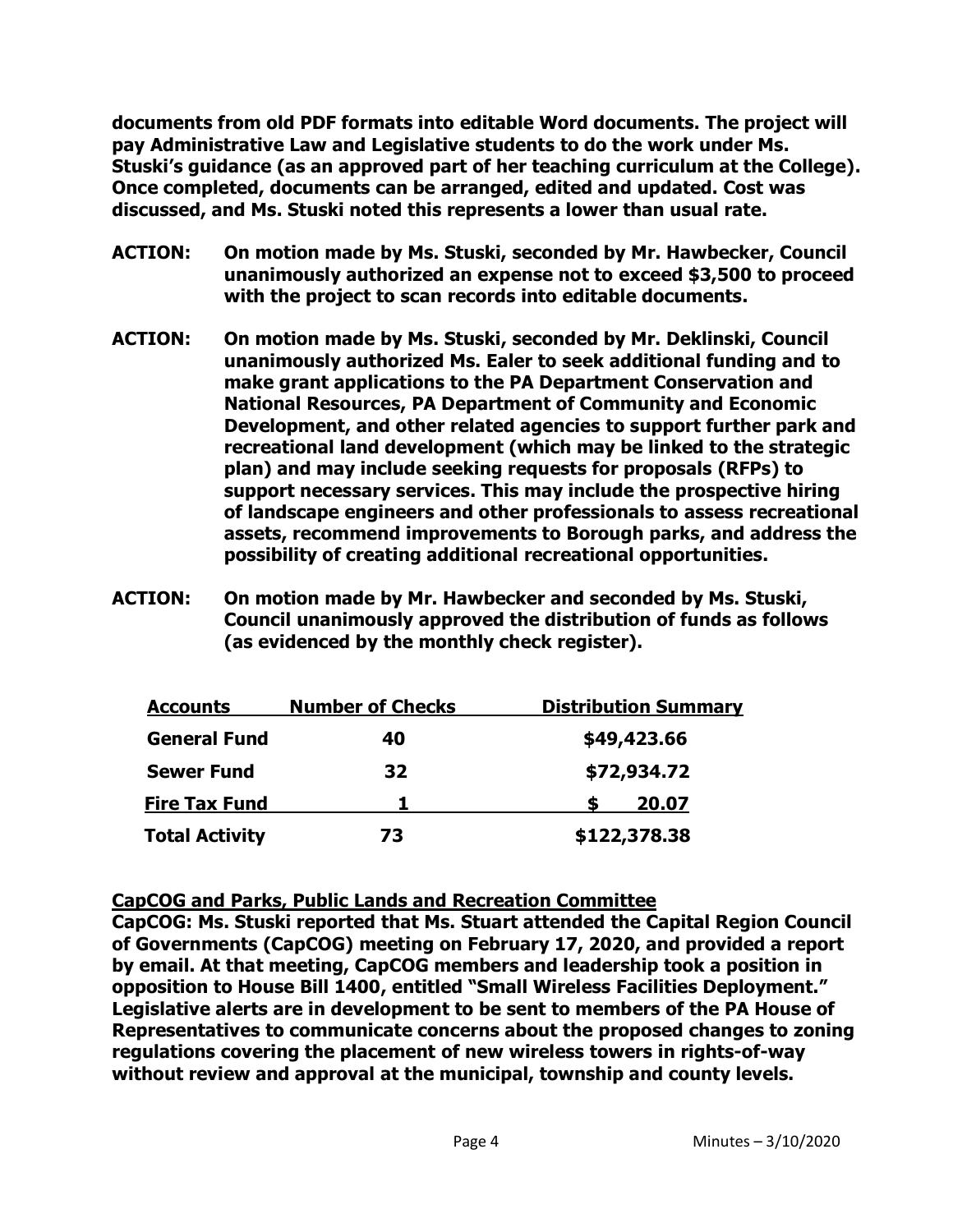**ACTION: On Motion made by Ms. Stuski and seconded by Mr. Deklinski, Council unanimously approved sending a letter to our State Representative declaring our opposition to HB1400 and copying CapCOG.**

**SAFER Grant: Ms. Stuski announced that CapCOG's Public Safety Committee met to approve hiring a consultant to develop a joint application for the Staffing for Adequate Fire and Emergency Response (SAFER) grant. If awarded, this grant would provide funding to recruit, train and expand benefits to local firefighters. The West Shore Bureau of Fire opted to participate in the grant competition.** 

**Borough Recreation Board: The Rec Board is planning ahead for the community Easter Egg Hunt on April 4, 2020, at Redding Park.** 

**ACTION: On Motion made by Stuski and seconded by Ms. Stuart, Council accepted with deep regret the resignation of Cindy Bear from the Recreation Board. The Borough Manager is hereby directed to send a letter to Ms. Bear reflecting our appreciation of her past years of service.** 

# **Planning Commission and Streets, Highways and Sanitary Affairs Committee**

**Mr. Deklinski announced the Tri-County Regional Planning Commission's (TCRPC) Bottleneck Study had been recently completed. He and the Borough Manager attended a municipal meeting on Thursday February 13, 2020, and learned that, if adopted, the study would fund the reduction of traffic lanes through the Bottleneck (at the east end of Market Street in Lemoyne) in favor of adding bicycle lanes.** 

**Mr. Deklinski reported that he verbalized Council's strong opposition to lane limitations on that section of road (as discussed at last month's meeting). He noted that Council supports updates to sidewalks, curbs, and signage but has significant concerns including: adding to traffic congestion (specifically burdening Boro residents), jeopardizing emergency response time and road safety for ambulances, reducing walk-in traffic to businesses at the south end of Front Street, and forcing traffic to use other roads (including the over-burdened route from Poplar Church Road to Stella Street). Those representing TCRPC indicated the plan would proceed.** 

**Noting that input from the Borough had not been sought during the study, and in anticipation of an unsympathetic response, Ms. Stuart presented a draft letter expressing Council's disapproval in writing. The letter was discussed in depth.** 

**ACTION: On motion made by Mr. Deklinski and seconded by Mr. Stumpf, it was unanimously agreed to send the letter expressing Council's unanimous disapproval and opposition to Tri-County Regional Planning Commission's plan to restrict/reduce vehicle lanes in the Bottleneck. Letter to be sent at the earliest possible time.**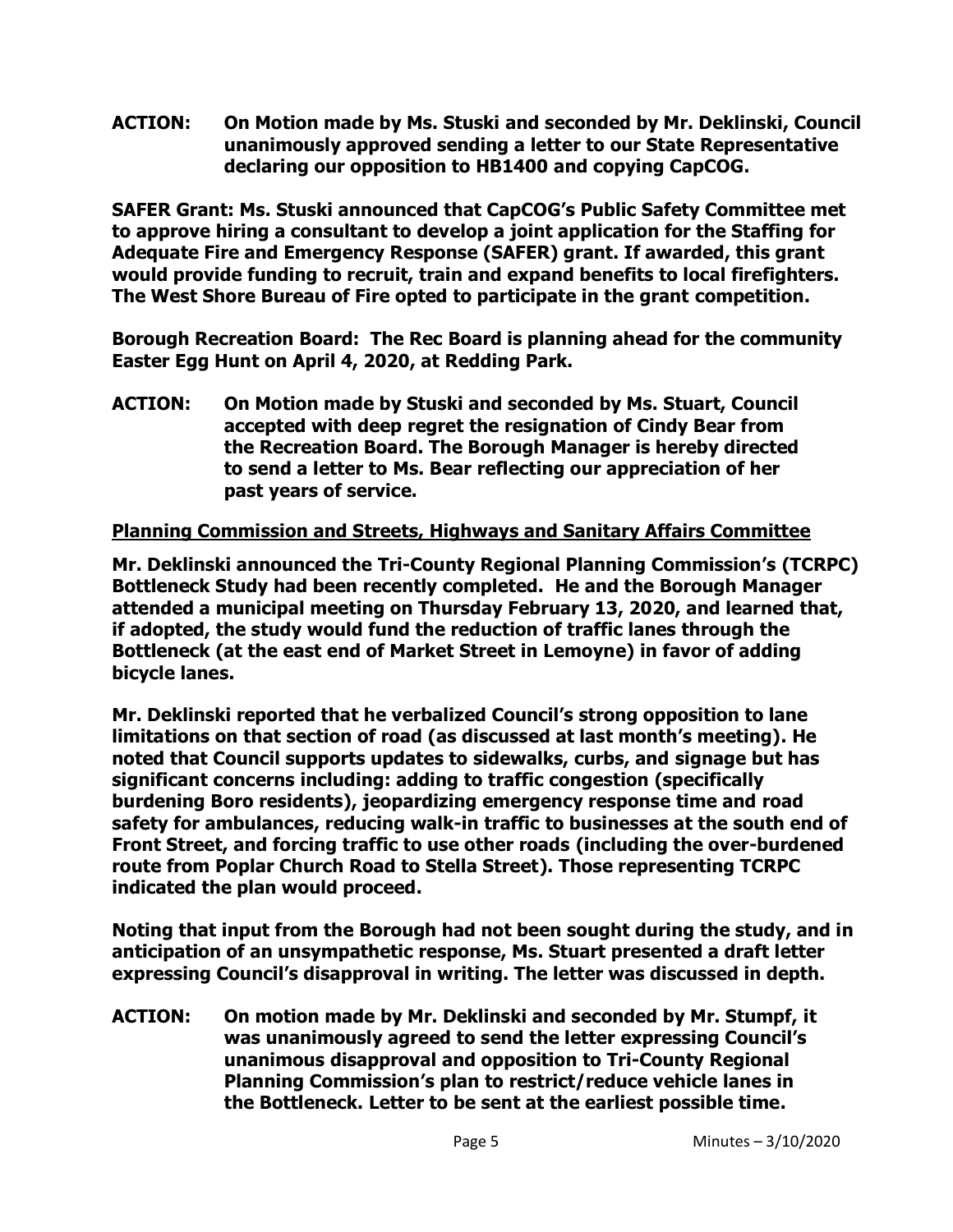**By consensus, Council agreed to the list of interested parties included in the letter including: Wormleysburg's State House and Senate Representatives, the acting Secretary of PennDOT, County Commissioners, Lemoyne Council President, and representatives from WSRP, WSBF, West Shore Emergency Management Services, Cumberland County Planning, and PennDOT District 8. Mr. Martini noted that it is likely another meeting will be called to allow Borough input to be heard. Several Council members indicated they would follow-up with Cumberland County Commissioners to assure that our voices are heard.**

**RFP for New Engineer: Mr. Deklinski noted that it was time to send out Requests for Proposal (RFPs) for engineering firms. The former firm, which had been located nearby in Central Pennsylvania, recently moved to Pittsburgh, adding unnecessary costs to engineering work.** 

**ACTION: On motion made by Mr. Deklinski and seconded by Mr. Kahler, Council unanimously agreed to develop and send out RFPs seeking a new engineer and/or firm suited to the Borough's scopes of work, location, and future needs.** 

**The working schedule as proposed is: release RFPs by 4/17; meet to open bids by 4/25, review and select by 5/1, and present a recommendation to Council at the May 12, 2020 meeting.** 

**South Front Street: In light of traffic issues, including a recent pedestrian accident, the Streets Committee requested a meeting with the PA Department of Transportation (PennDOT) District 8 staff to review South Front Street to develop ways to improve safety in that corridor. It was agreed that blinking lights should be added to the crosswalks and distractions reduced to the extent possible.** 

# **Codes Enforcement, Zoning, Sidewalks and Shade Trees Committee**

**Ms. Stuart reported that the Codes Committee met on March 9 to discuss prospective updates to the Signage Ordinance (Chapter 19 of the Codes Book). Signage control language has changed significantly since our original ordinance was written. Ms. Stuart is reviewing model language and Mr. Salzmann will provide sample language as well.** 

# **Public Safety Committee**

**Mr. Stumpf had to report. The monthly fire incident reports were not available.** 

**ACTION: On motion made by Mr. Stumpf and seconded by Ms. Stuski, Council unanimously approved the West Shore YMCA's request to close one lane on Front Street and use Borough facilities and resources for their annual 5-K race on Sunday, November 8, 2020.** 

**The Mayor expressed his appreciation on behalf of the YMCA.**